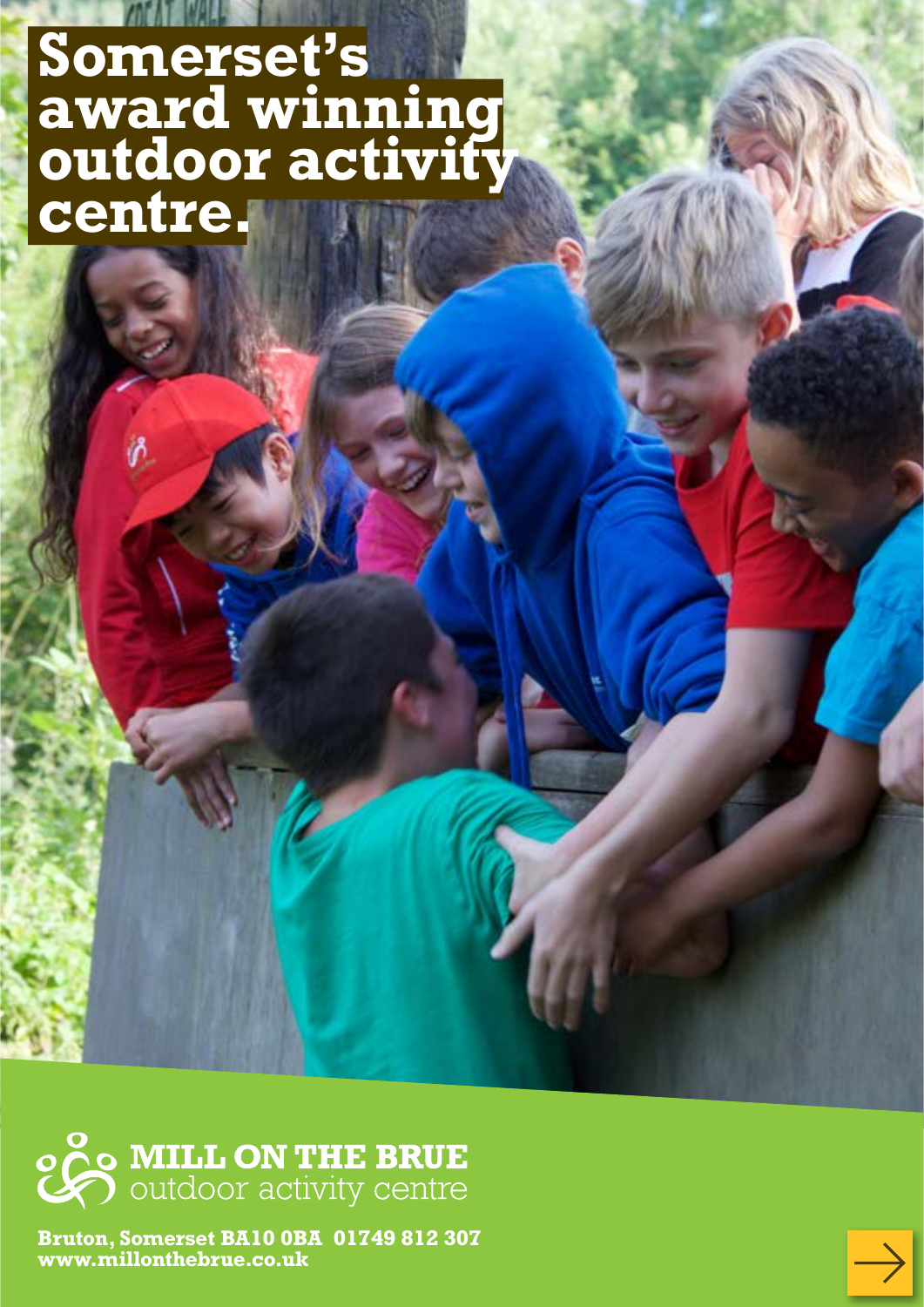# **Welcome to Mill on the Brue Outdoor Activity Centre**

The outdoors is a great leveller and a fascinating tutor. Used imaginatively the experience can enable a far greater understanding of ourselves and others, and achieve lasting change which can be profound.

With a background in the outdoors, both personally and professionally, as well as training and counselling, we believe there is hidden potential in each person who visits; as a child or adult from whatever cultural background, they are challenged and encouraged with support, to achieve and develop.

Our single purpose is to provide you with the most rewarding outdoor experience you have ever had, in an exciting and enjoyable environment.







# **We offer**

- Residential midweek and weekend courses for schools and groups
- Day or half-day courses for schools and groups
- Team building and integration for sixth forms and colleges
- Multi-activity residential summer holidays for unaccompanied children (8–15 years)
- Multi-activity summer holiday day camps for unaccompanied children (8–15 years)

## **Also**

- Birthday parties all year
- Team building for companies and organisations Special needs courses
- 
- Fun days for adults eg. hen parties etc.
- Weddings in the stunning Longhouse with exclusive use of the whole centre
- \* Family fun days.

More details, including downloadable application forms, are available on our website **millonthebrue.co.uk**











*Thank you for another wonderful week at your fantastic centre. Children and adults alike are buzzing with memories of exciting activities, personal challenges, fabulous food and an incredibly supportive team* 









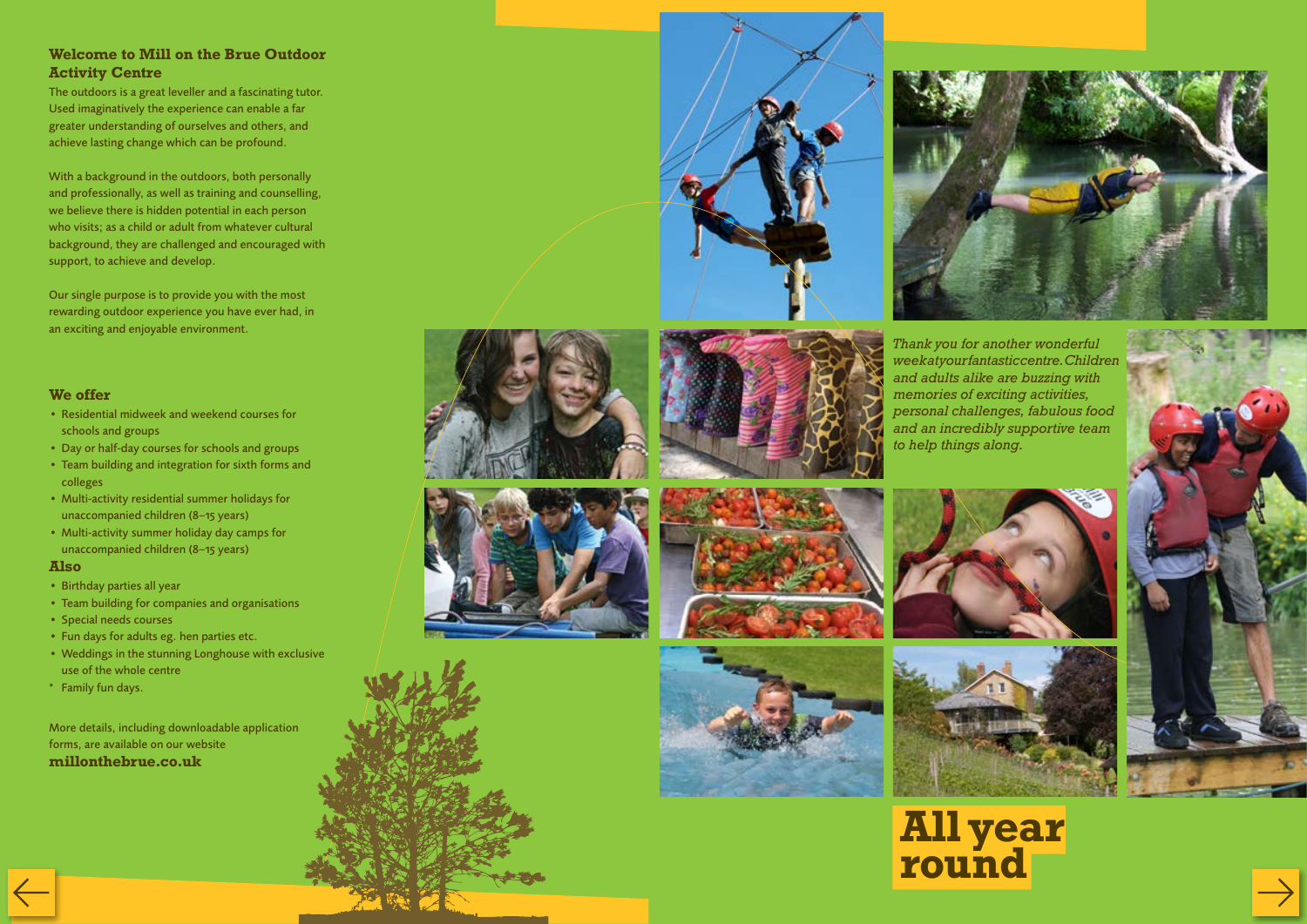# **Mill on the Brue:**

The centre, open all year, can accommodate 120 plus visiting staff for residential trips. Additionally from May until the end of September we have a fully equipped camp site for a further 50+ visitors. Day courses are also available all year round.

our award-winning outdoor activity centre, founded in 1982, is a family run, not-for-profit educational organisation. Situated in its own 25 acres of fields, woods and river valley, just outside the little town of Bruton, the centre comprises of a comfortable early Victorian farmhouse, with converted barns, an environmentally built dining room & kitchens, the Longhouse, the Garden Cabin and Longhouse extension. New for 2021 Rivermead – a separate building accommodating 34 students and 4 staff.









# **95% schools make return visits: some for over 20 years**



# **School/Group Trips 2022 at Mill on the Brue Key points**

• **All Activities are at the Centre** – unless you particularly want to go offsite. (See sample programmes)

• **Strong environmental emphasis** – a way of life for all who work at the Centre. Includes conservation, recycling & re-using, food waste management, environmental buildings, alternative energy, geothermal, solar and wind, organic horticulture, and raising awareness of nature and the seasons. Holder of the Green Tourism Business Scheme Gold Award.

• **Well qualified and experienced staff** – we adhere to LA guidelines for school trips, both ratios and necessary qualifications. Holders of the Learning Outside the Classroom and Adventure Mark Badges. We are also a founder member of the British Activity Providers Association and inspected by them.

• **Risk assessments** – undertaken annually each January for all activities, buildings, fire, etc. which we can provide on request.

• **Individually written programmes for each group** – these are written in consultation with your party leader with a clear aim for the visit, provided requirements reach us by the requested time. (See sample programmes)

• **Value for money** – the price quoted is inclusive; there are no hidden or extra costs. We even have a stock of waterproof jackets and trousers which we can lend.



• **Arrangements made easy** – we try to help the Party Leader as much as possible. There is a designated senior course leader who communicates with your group all week and a staff member on duty throughout the night. There is a qualified first aider on 24 hour call.

• **Residential accommodation** – a maximum of 124 students and 15 visiting staff in four buildings. We allocate the accommodation. There is also a fully equipped campsite – floored tents, camp beds, showers and lavatories, single tents for teachers, a separate barn for wet weather and camp fire, even a solar drying room, for up to 60 plus staff from the beginning of May until the end of September at a reduced rate.

• **Meals** – are all home cooked and healthy. Great care is taken with the menus, the organic vegetables and some fruit comes from our own gardens, we source locally and special diets are always catered for.

• **Group Day Visits** – available all year and can be booked from 1 hour to 5 hours. A minimum of 10 students. There is a special Day Visit Barn and adjacent lavatories and changing rooms for your use.

• **Family-run Centre since 1982** – to many of our customers this is a very important part of the special nature of Mill on the Brue.

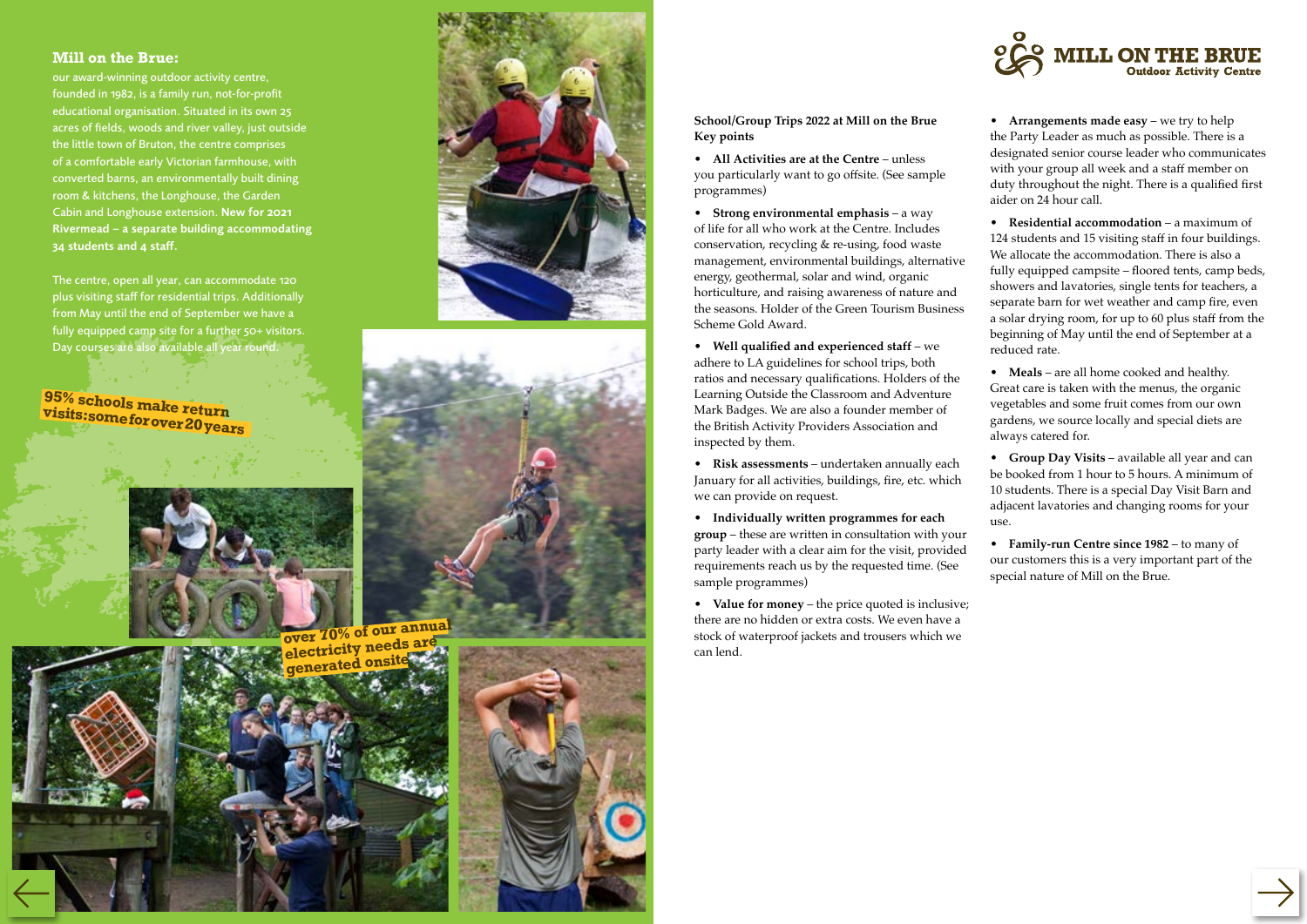#### **Code of conduct for visiting groups**

We have drawn up the following Code of Conduct with respect to property and others.

- If there is willful damage the school or organisation will be invoiced for the full cost of replacement or repair, to include reasonable labour costs.
- Mill on the Brue is a no smoking Centre. There is no smoking allowed at all on site.
- Mobile phones are not to be used on activity sessions.
- Drugs and alcohol are not tolerated at the Centre.
- We do not accept the following behavior, spitting, threatening, swearing or abusive language to peers or staff. Graffiti is not acceptable on the property inside or outside the buildings and we will need to charge £15 per hour for rectifying this.
- If someone is considered by the Instructor to be misbehaving during a session, the Instructor may stop the activity if they think that to continue would be unsafe.
- The Management at Mill on the Brue reserves the right to ask persons to leave the property before completion of the programme if the group's behaviour is unacceptable, having discussed the matter with the party leader.
- Covid Temperature or cough. You must inform us before you arrive and throughout your stay of any member of your party displaying any or any potential symptoms of signs of Covid 19. All members of the group must respect hygiene and social distancing measures.

#### **Residential stays**

Mill on the Brue staff will instruct the activities and projects during the day from 9 am until 6.30 pm. They will also be responsible for your group on Tuesday and Thursday evening from 7.30 pm until the agreed cocoa time with a midweek party, and on a Saturday evening from 7.30 pm until the agreed cocoa time with a weekend group. There will be a designated senior staff member who will liaise with the Party Leader throughout your stay.

You are responsible for the supervision of your group at non activity times, especially on the climbing frame, meal times, evenings, and from after cocoa onwards. It is expected that all residential visitors will respect the fixtures and furnishings within their accommodation. Offices, Mill on the Brue staff accommodation, kitchen and storage areas are out of bounds.

Visiting school/group staff are only permitted in the common room areas NOT bedrooms.

#### **Conditions of Booking for Residential Group Visits**

on the activities. There is 1 free adult place for up to 15 students. We reserve the right to increase prices

the time of publication. However, we reserve the right to alter, amend or cancel such facilities according

adequately all members of the party at all times throughout the visit, and will be responsible for all mat-

- 1. **Deposits** A deposit shall be paid for each party on a group basis and no booking shall be considered firm until such a deposit has been paid and accepted in writing by us. In the event of subsequent cancellation by you the deposit shall be forfeited in full. The deposit to be paid no later than one calendar month from the time of booking. If the visit is less than one calandar month from the date of booking, the deposit must be paid in full at the time of the booking.
- **2. Balance** The full balance of the payment becomes due within 10 days of your group attending Mill on the Brue. We will invoice you during the week of your stay.
- **3. Individual Cancellation** We do not offer refund. This includes refunds for visits cancelled prior to arrival as well as partial refunds for visits which are curtailed during the stay; if parents do not take out cancellation and curtailment insurance they will not be entitled to a refund after the balance has been paid.
- **4. Prices** All prices quoted are based on quotations at the date of publication. The cost quoted per child/student is on the understanding that 1 adult/staff member accompanies each group of up to 15 if necessary due to reasons arising beyond our control.
- **5. Alterations** The details of the facilities available described in the brochure are given in good faith at to the weather conditions and time of year, without notice.
- **6. Supervision of Children/Young People** Adults accompanying the party agree to supervise ters relating to discipline, social needs or medical needs of all members of the party. Please see Code of Conduct for Visiting Groups overleaf.
- **7. Damage** Any damage to property of Mill on the Brue must be reported immediately, and any such damage caused by any members of the visiting party and arising beyond normal wear and tear shall be invoiced to the group organizer. Also any equipment lent out and not returned will be billed for eg. Waterproofs.
- **8. Liability** The Centre accepts its responsibility to make its courses as safe as is reasonably practicable. However, adventurous activities are inherently hazardous and cannot be completely risk free, however hard we try. Accidents can happen without any negligence or any contributory negligence from the Centre or its staff. No liability is assumed by Mill on the Brue for loss or damage to property or monies of any kind belonging to any member of the visiting party. Mill on the Brue does not accept responsibility for losses or additional expenses arising from delays in travel, weather, strikes, war, quarantine, redundancy or from inconvenience, sickness, injury or death arising to any person participating in a visit.
- a daily basis when the group is residential as it can be very disruptive.
- **10. Signatory** The signatory to the Confirmation of Booking warrants that he/she has the authority of head teachers, school governors, parents, guardians and other interested persons to make the booking on the behalf of all persons in the visiting party, and in so doing accepts all these conditions of booking on behalf of all persons in the visiting party and other interested persons.
- **11. Covid Policy** You must ensure that no members of your party are displaying any symptoms of Covid 19 before setting off for the visit and on arrival at Mill on the Brue. We are unable to allow anyone displaying such symptoms to be on site. We may ask for evidence of negative lateral flow tests. All visitors to Mill on the Brue must adhere to current Covid guidelines in force at the time of their visit.

**9. Daily Children** Unless there is a medical or financial justification, we are unable to accept a child on

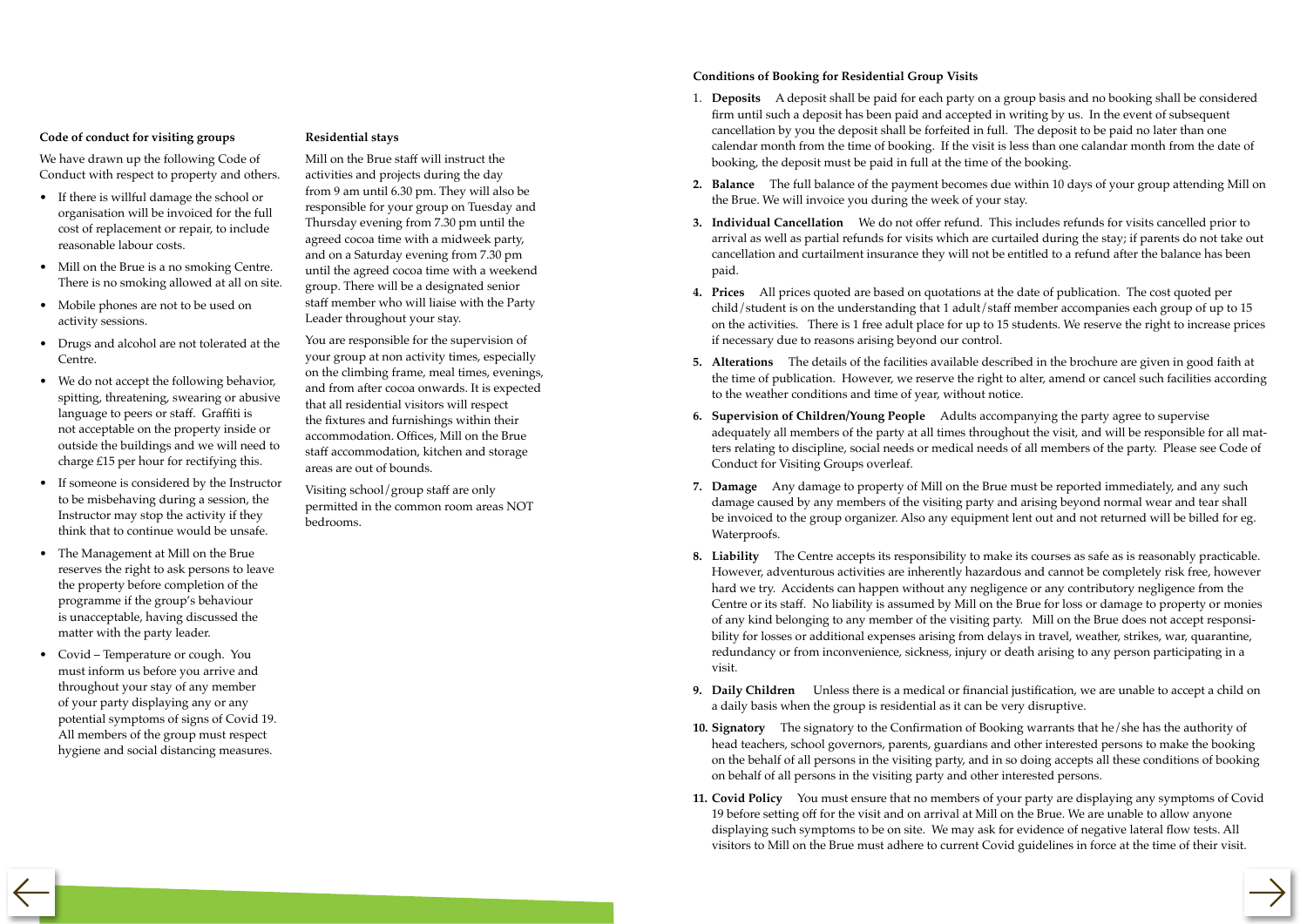#### **Activities and outdoor pursuits 2022**

Your programme can be as full and active as you wish or fewer activities and slower. The programme is written specifically for your group and depends very much on the age of the participants, their concentration levels, whether the party leader wants to go offsite or not and the amount of time you have booked at the Centre. The list is divided into various categories and you can choose a mix of, for example, teambuilding and multi activity or environmental and multi activity etc. The activities can each take from 30 minutes to two hours or three hours plus. You can also request a free period for some 'down time' if you wish. Please see the sample programmes enclosed which will give you some ideas. If you are here for a 4 night stay you should choose approximately 17 activities, a 2 night stay 9 activities.

*Challenge Track 1*: Toxic Waste, Crossing the swamp, Elephants feet etc. (KS 1 & 2).

#### TEAMBUILDING

**Assault Course** – Nets, balance beams, swinging bridges, obstacles to scale, etc.

**Challenge Tracks** – Short, fun, problem solving tasks designed to teambuild & improve communication. (KS 1–3)

*Challenge Track 2*: Bottomless Pit (KS3), the Gallows, Spiders Web & Trust V – (KS 1–3)

*Challenge Track 3*: Zap field, stepping stones, Matrix, Marble run. (KS 1–2)

*Challenge Track 4: (Nuclear Challenge)* Themed challenges inc: Eternal Triangle, Elephants feet, Stumps. (KS 1–3)

**Colony Game** – Tribes must barter with others for materials to construct shelters & light fires. They also need to compose a poem, song, or dance to trade water with the water native enabling them to make their hot chocolate on the fire.

**Command Tasks** – all based on problem solving & communication, working together to achieve.

*a) Save the River*: getting barrels across the Brue; not easy when there are only A-Frames & ropes & nothing must get wet!

*b) Great Wall*: get the group over a 2.5 metre wall; no ladders! (Higher for KS3)

*c) The Beast*: often used indoors. A task which demands good communication.

*d) Crossing the River*: similar to Save the River but involves swapping the whole team over the river on an improvised bridge or zip wire. (KS3)

*e) The Great Egg Race*: build and fire a rocket over the river, transport an egg from bank to bank, build a fire and cook the egg.

*f) Blind Fury*: an excellent communication indoor task.

*g) Rafting* – weather permitting, again as a group, build the raft with barrels, ropes & poles, & paddle it down the river. Usually there is a race!

**Great Egg Drop** – use unusual materials to construct a protective device & allow an egg to plummet without breaking.

**Low Ropes** – complete the circuit of elements, involving teamwork, communication & trust. Only 1 metre off the ground, tasks are incorporated into it & can be as easy or difficult depending on age & ability.

**Night Line** – a blindfold trail where the group needs to communicate & trust each other.

**Search & Rescue** – various tasks undertaken during day or night time around the Centre, again involving teamwork & communication.

**Sheep & Shepherd** – Forward planning, leadership, problem solving and communication are all needed in this simple but very effective task. (KS3)

**Thirty Minute Initiative Tasks** – Juggernaut, Toxic Waste, straw build etc. All stand alone tasks of 30 – 40 minutes.

**Trebuchet** – The group must follow a set of instructions to build a working 7ft trebuchet, co-operation, communication and logical thinking will be essential to complete this task. Once built they will fire the trebuchet at a set target!

**'Trust Us'** – using the assault course in an imaginative way to encourage communication, trust & support. (KS3)

**Tunnelling** – 100 metres of tunnels & chambers crawling through pipes in the pitch dark. A variety of tasks include mapping out the tunnels, saving a casualty or discussing what animals & minerals are found underground.

**Reviewing** – After many of these teambuilding activities there is an opportunity for the group to look at the way the task was undertaken & what lessons can be learned for subsequent activities. Reviewing is included as part of our Learning outside the Classroom Badge & we use different techniques to extract the learning.

**NOLA** – This is the National Outdoor Learning Award which is designated to promote and capture personal development (this is optional). Each student will receive their own award.

#### OUTDOOR PURSUITS

**Air Rifle Shooting** – 1.77cal air rifles in a short range enclosed shooting shed.

**Archery** – a short-range course, firing under cover & situated well away from other activities.

**Axe Throwing** – Originating in the Canadian wilderness, lumberjacks would compete by throwing their axes at soft wood targets. Transferring this to Somerset it has become an unusual and addictive target sport.

**Canoeing** (open) – Introduction to paddling on our stretch of the River Brue. They learn to paddle, steer



& play some games. Canadian canoes accommodate two to three children.

**Climbing Tower** – 9 metres with a variety of routes plus a low traverse wall.

**High Ropes** – a 12 metre high ropes course consisting of 4 independent elements that are run as 'stand-alone' sessions.

Depending on how many elements are requested there could be 1–3 sessions. The elements are a mix of self development, personal challenge, trust & teamwork:

*a) Crate Stack*: The whole group works together to get their team as high as possible on the crates without collapsing.

*b) The Burma Bridge* – one person at a time walking along a thin wire suspended high above the ground.

*c) Leap of Faith*: climb an 8 metre pole & launch yourself into the air to punch a large ball.

*d) High All Aboard*: this element needs the whole team to work together, as four people at a time climb to the top of a pole, belayed by their team members.

**Orienteering** – we have various courses around the Centre, used depending on the students age/ experience. Everything between orientating the map to 6 figure grid references can be covered.

**Burma Bridge** over the river.

**Tower Jump** – experience the feeling of jumping into mid-air while being lowered to the ground.

**Tree Climbing** – Climb the tree using holds and branches or try the rope ladder challenge (KS3).

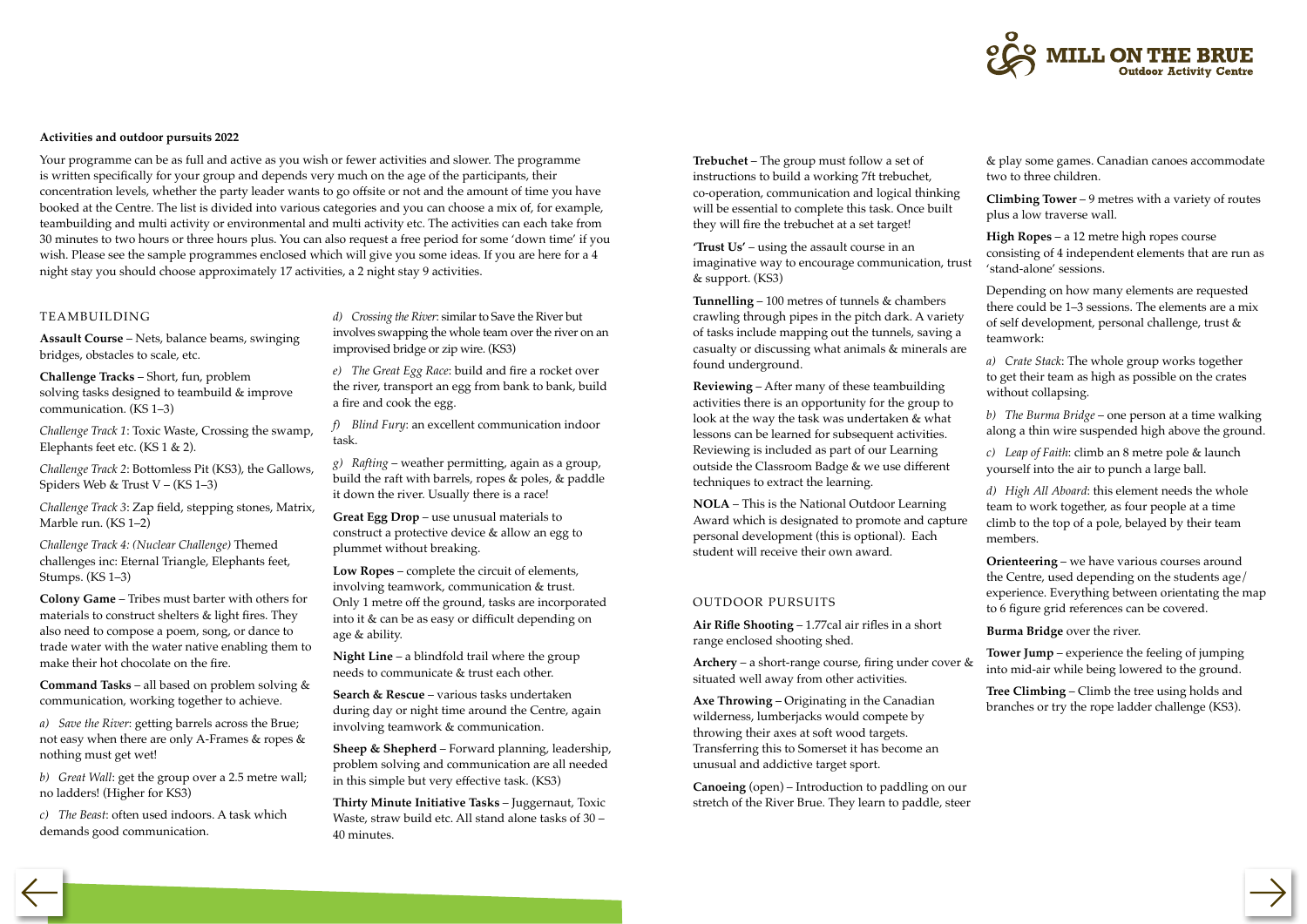

# ENVIRONMENTAL/EDUCATIONAL

**Animal Feed** – chickens, sheep, a donkey & a miniature Shetland pony all need to be fed & watered. A great opportunity to see and learn about animals up close.

**Apple Pressing** – During the Autumn students can juice our own apples and hold a blindfold tasting comparing our juice with a supermarket brand.

**Bushcraft** – firelighting, spoon carving, campfire cooking.

**Cooking in a pizza oven** – buns, bread, pizzas – delicious! Also charcoal making.

**Crafts –** great for evenings or wet days.

**Discovering Bruton** – a town study to identify the numerous historic buildings & discover some fascinating facts about this ancient town. A visit to the Bruton Museum can also be arranged if enough notice is given.

**Garden to Table** – pick the organic vegetables & taste some of the different salads and herbs we grow. (In the autumn we use the juicer to press our own apples & then have a blindfold testing.) Learn about composting, food waste & our wormery.

**Night Walk** – following footpaths in the countryside, listening for badgers & other wildlife & seeing the stars. This is seasonal, depending on weather and time of year.

**River Study** – nets, trays and identification charts are used to identify wildlife in the River Brue.

**Sustainability Tour** – learn what sustainability really means and then be shown around the award winning Longhouse and other buildings before designing your own sustainable classroom.

**Story Telling** – In the yurt using objects they have collected along the way.

## SIMPLY FUN!

**Assault Course Race** – on the last afternoon, a bit of healthy competition between the groups! Groups must do assault course in the week before the race.

**Crazy Olympics** – as the title suggests as mad as can be!

**Disco** – last evening for the residential group.

**Grass Toboggans** – hurtle down the grass slope on a toboggan. Available in dry weather.

**River Splosh** – having fun in the River for KS 1–2. All that's needed are wellie boots!

**Water Slide** – hot weather only, how far can you get?

**Zuper Zip Wires** – Due to demand we have added another Zip wire! The adrenaline runs fast and furious as you fly across the valley and over the river, covering the 240m in just 20 seconds!

Note: safe working load is 15.3 stone (100kg).

# THE WEATHER!

If really continuous wet or bad weather there are activities and areas under cover: the Day Visit Barn which has skittles, chess, table tennis. the Wine Cellar, the Lambing Barn, the Yurt, the Undercroft & the Longhouse. Archery field, shooting and tunnelling are undercover so the activities can continue in bad weather.

| Mon 11:00am        | Arrive, unpack, briefing. Tour of Mill on the Brue.<br>Welcome in the Longhouse. Fire Practice |                            |                            |                            |
|--------------------|------------------------------------------------------------------------------------------------|----------------------------|----------------------------|----------------------------|
|                    | <b>Otters</b>                                                                                  | <b>Magpies</b>             | <b>Squirrels</b>           | <b>Foxes</b>               |
| 12:30pm            | Lunch                                                                                          | Lunch                      | Lunch                      | Lunch                      |
| 1:30pm             | <b>Icebreakers</b>                                                                             | <b>Icebreakers</b>         | <b>Icebreakers</b>         | <b>Icebreakers</b>         |
| 2:00pm             | <b>Spiders Web</b>                                                                             | Storytelling               | <b>Low Ropes</b>           | <b>Slide and Glide</b>     |
| 3:00pm             | Challenge Track 3                                                                              | <b>Water Slide</b>         | 3:30pm Storytelling        | 3:30pm Spiders Web         |
| 4:30pm             | Tea                                                                                            | Tea                        | Tea                        | Tea                        |
| 5:00pm             | <b>Raft Building</b>                                                                           | Challenge Track 3          | <b>Slide and Glide</b>     | <b>Water Slide</b>         |
| 6:30 <sub>pm</sub> | <b>Supper</b>                                                                                  | <b>Supper</b>              | <b>Supper</b>              | <b>Supper</b>              |
| 7:30pm             | <b>Free Time</b>                                                                               | <b>Free Time</b>           | <b>Free Time</b>           | <b>Free Time</b>           |
|                    | Cocoa                                                                                          | Cocoa                      | Cocoa                      | Cocoa                      |
| Tues 8:00 am       | <b>Breakfast</b>                                                                               | <b>Breakfast</b>           | <b>Breakfast</b>           | <b>Breakfast</b>           |
| 9:00am             | <b>Low Ropes</b>                                                                               | <b>Tunnelling</b>          | Challenge Track 3          | Storytelling               |
| 10:30am            | <b>Break</b>                                                                                   | <b>Break</b>               | <b>Break</b>               | <b>Break</b>               |
| 11:00am            | <b>Burma Bridge</b>                                                                            | Archery                    | <b>Tunnelling</b>          | Canoeing                   |
| 12:30pm            | Lunch                                                                                          | Lunch                      | Lunch                      | Lunch                      |
| 1:30pm             | Canoeing                                                                                       | <b>Slide and Glide</b>     | <b>Assault Course</b>      | <b>Tree Climbing</b>       |
| 3:00pm             | 3:30pm Tea                                                                                     | <b>Tree Climbing</b>       | Archery                    | Challenge Track 3          |
| 4:30pm             | 4:00pm Storytelling                                                                            | Tea                        | Tea                        | Tea                        |
| 5:00pm             | <b>Tree Climbing</b>                                                                           | <b>Low Ropes</b>           | <b>Raft Building</b>       | Archery                    |
| 6:30pm             | <b>Supper</b>                                                                                  | <b>Supper</b>              | <b>Supper</b>              | <b>Supper</b>              |
| 7:30pm             | <b>Activities with MoB</b>                                                                     | <b>Activities with MoB</b> | <b>Activities with MoB</b> | <b>Activities with MoB</b> |
|                    | Cocoa                                                                                          | Cocoa                      | Cocoa                      | Cocoa                      |
| Wed 8:am           | <b>Breakfast</b>                                                                               | <b>Breakfast</b>           | <b>Breakfast</b>           | <b>Breakfast</b>           |
| 9:00am             | <b>Water Slide</b>                                                                             | Canoeing                   | Leap of Faith              | <b>Tunnelling</b>          |
| 10:30am            | <b>Break</b>                                                                                   | 11:00am Break              | <b>Break</b>               | <b>Break</b>               |
| 11:00am            | <b>Assault Course</b>                                                                          | 11:30am Spiders Web        | <b>Water Slide</b>         | <b>Raft Building</b>       |
| 12:30pm            | Lunch                                                                                          | Lunch                      | Lunch                      | Lunch                      |
| 1:30pm             | Archery                                                                                        | <b>Assault Course</b>      | <b>Tree Climbing</b>       | Leap of Faith              |
| 3:00pm             | Zip Wire 2                                                                                     | <b>High All Aboard</b>     | <b>Spiders Web</b>         | <b>Assault Course</b>      |
| 4:30pm             | Tea                                                                                            | Tea                        | 4:00pm Tea                 | Tea                        |



| <b>Sample Residential Multi Activity Programme</b> |  |
|----------------------------------------------------|--|
|----------------------------------------------------|--|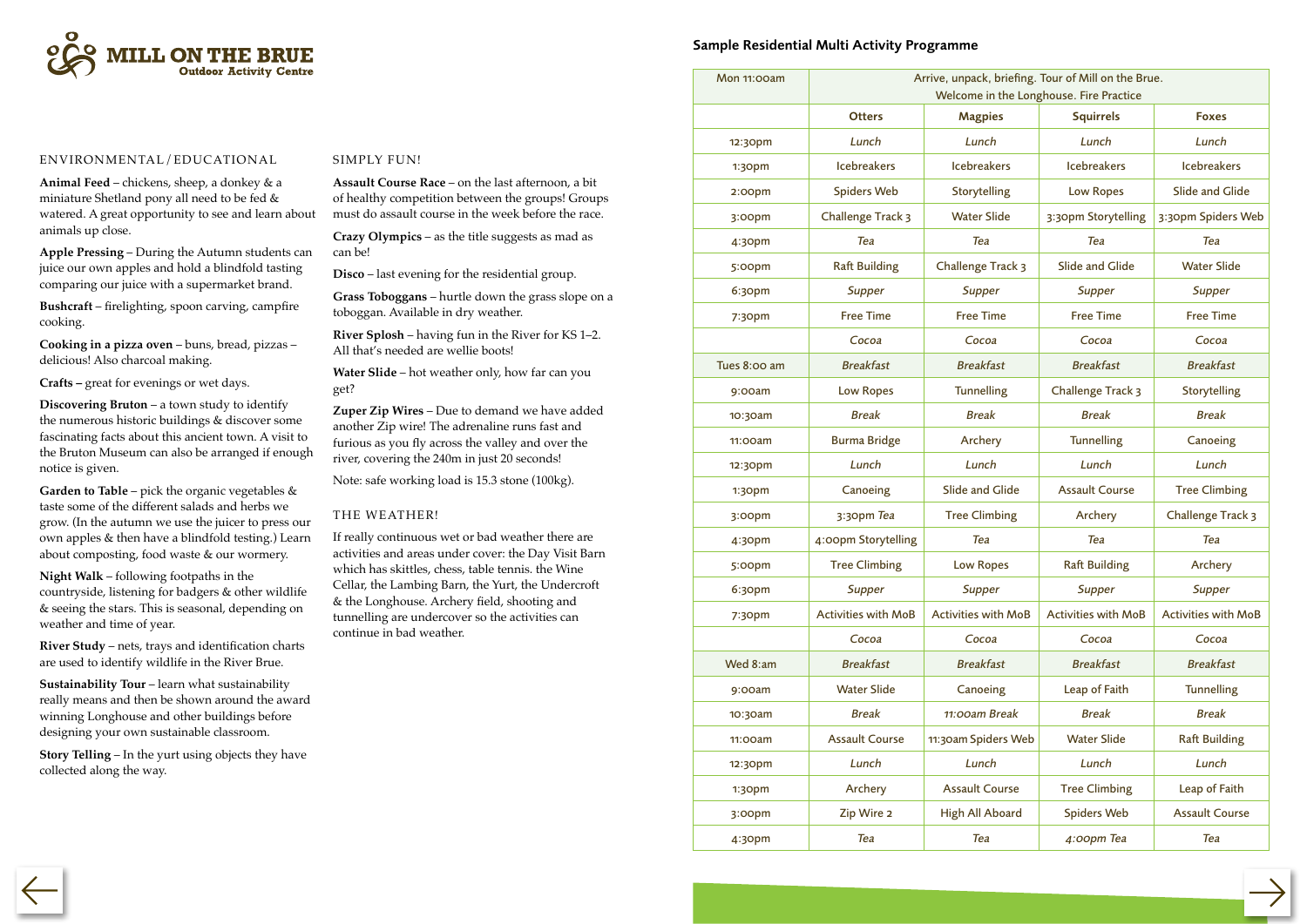| 5:00pm             | <b>High All Aboard</b>     | <b>Raft Building</b>       | 4:30pm Canoeing            | Zip Wire 2                 |
|--------------------|----------------------------|----------------------------|----------------------------|----------------------------|
| 6:30pm             | <b>Supper</b>              | <b>Supper</b>              | <b>Supper</b>              | <b>Supper</b>              |
| 7:30pm             | <b>Free Time</b>           | <b>Free Time</b>           | <b>Free Time</b>           | <b>Free Time</b>           |
|                    | Cocoa                      | Cocoa                      | Cocoa                      | Cocoa                      |
| Thurs 8:00am       | <b>Breakfast</b>           | <b>Breakfast</b>           | <b>Breakfast</b>           | <b>Breakfast</b>           |
| 9:00am             | <b>Assault Course Race</b> | <b>Assault Course Race</b> | <b>Assault Course Race</b> | <b>Assault Course Race</b> |
| 10:30am            | <b>Break</b>               | <b>Break</b>               | <b>Break</b>               | <b>Break</b>               |
| 11:00am            | <b>Tunnelling</b>          | Leap of Faith              | Zip Wire 2                 | <b>High All Aboard</b>     |
| 12:30pm            | Lunch                      | Lunch                      | Lunch                      | Lunch                      |
| 1:30 <sub>pm</sub> | Leap of Faith              | Zip Wire 2                 | <b>High All Aboard</b>     | <b>Low Ropes</b>           |
| 3:00pm             | <b>Save the River</b>      | <b>Save the River</b>      | Save the River             | Save the River             |
| 4:00pm             | Tea                        | Tea                        | Tea                        | Tea                        |
| 4:30pm             | <b>Colony Game</b>         | <b>Colony Game</b>         | <b>Colony Game</b>         | <b>Colony Game</b>         |
| 6:30pm             | <b>Supper</b>              | <b>Supper</b>              | <b>Supper</b>              | <b>Supper</b>              |
| 7:30 <sub>pm</sub> | <b>Disco</b>               | <b>Disco</b>               | <b>Disco</b>               | <b>Disco</b>               |
|                    | <b>Drinks</b>              | <b>Drinks</b>              | <b>Drinks</b>              | <b>Drinks</b>              |
| Fri 8:00am         | <b>Breakfast</b>           | <b>Breakfast</b>           | <b>Breakfast</b>           | <b>Breakfast</b>           |
| 9:30am             | <b>Farewells</b>           | <b>Farewells</b>           | <b>Farewells</b>           | <b>Farewells</b>           |
| 10:00am            | <b>Coach Departs</b>       | <b>Coach Departs</b>       | <b>Coach Departs</b>       | <b>Coach Departs</b>       |

| $9.30$ am          | Arrive and Welcome in the Day Visit Barn |                      |                      |                      |
|--------------------|------------------------------------------|----------------------|----------------------|----------------------|
|                    | <b>Herons</b>                            | <b>Woodpeckers</b>   | <b>Finches</b>       | <b>Sparrows</b>      |
| $9:45$ am          | <b>Tree Climbing</b>                     | Archery              | Leap of Faith        | <b>Zip Wire</b>      |
| 11:00am            | Archery                                  | Leap of Faith        | <b>Zip Wire</b>      | <b>Tree Climbing</b> |
| 12:30pm            | Lunch                                    |                      |                      |                      |
| 1:30 <sub>pm</sub> | Leap of Faith                            | <b>Zip Wire</b>      | <b>Tree Climbing</b> | Archery              |
| 3:00 <sub>pm</sub> | <b>Zip Wire</b>                          | <b>Tree Climbing</b> | Archery              | Leap of Faith        |
| 4:00 <sub>pm</sub> |                                          |                      | Depart               |                      |

## Sample Day Visit Programme

#### **School/Group Dates and Prices, January 2022**

*School/Group (under 18 years) prices for Residential Visits*

| Dates                        | Midweek | Weekend |
|------------------------------|---------|---------|
| January – 28 February 2022   | £296    | £160    |
| 1 March - 30 April 2022      | £339    | £183    |
| $1$ May $-30$ September 2022 | f.421   | £234    |
| Camping from beginning May   | £352    | £196    |
| 1 October – 31 October 2022  | £339    | £183    |
| 1 November – December 2022   | F796    | £160    |

#### LENGTH OF VISITS AVAILABLE

#### **Midweek**

Monday 11am to Friday 10am (4 nights)

#### **Short Midweek**

11 am Monday – 11 am Wednesday (2 nights) 2 pm Wednesday – 2 pm Friday

## **Weekend**

Friday 5pm to Sunday 5pm (2 nights)

#### **Full week**

Add Midweek price to Weekend price Monday 11am to Sunday 5pm (6 nights)

#### **Other**

Ask us to quote for any special date requirements – we try to be as flexible as possible.

However, if coming outside our standard times you may have to vacate your rooms early or be unable to get into your rooms straight away.

# Free staff places

up to 12 students  $=$  1 free staff place up to 24 students  $= 2$  free staff places up to 36 students  $=$  3 free staff places up to 90 students  $= 8$  free staff places

## **Please note**

Additional non-participating staff are charged for bed and board only – £38.50 per person per 24 hours and £35.75 camping.

## **Important**

These prices apply to students of school age of up to 18 years. Adult groups, including adult special needs, prices available on request.

## **Group Insurance**

In the event of cancellation by yourselves, the deposit is forfeited in full (see conditions of booking.

**Students must take out cancellation and curtailment insurance as we do not give refunds.**



*School/Group (under 18 years) prices for Day Visits –* minimum of 10 participants.

| £51 per person for 5 hours of activities   |  |
|--------------------------------------------|--|
| £33 per person for 2.5 hours of activities |  |
| £12 per person per single hour             |  |
| Special packages for birthday parties!     |  |

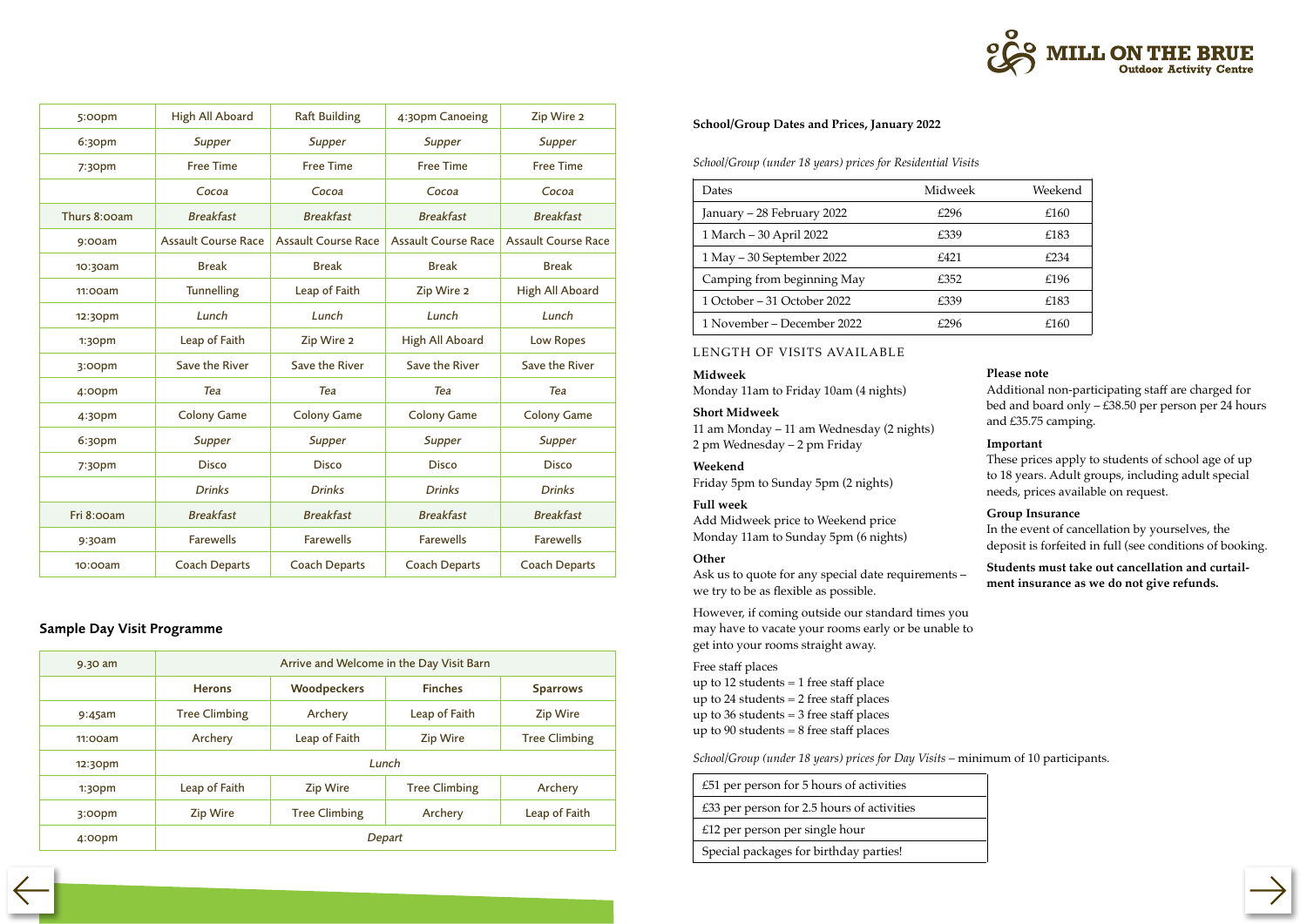

#### **Accommodation**

4 Residential Buildings with total accommodation for 124 students + 15 visiting staff maximum.

| The Main House   |                  | 3 rooms sleeping 28 max<br>Showers and lavatories<br>Visiting staff flat with sitting room with TV, kitchen facilities and separate bathroom<br>3 visiting staff bedrooms - one sleeping up to 2 people, the others single<br>Large Common Room (the Wine Cellar)<br>Gas Central Heating throughout and solar heating for hot water                                                                                                                                                                                                           |
|------------------|------------------|-----------------------------------------------------------------------------------------------------------------------------------------------------------------------------------------------------------------------------------------------------------------------------------------------------------------------------------------------------------------------------------------------------------------------------------------------------------------------------------------------------------------------------------------------|
| The Clubhouse    |                  | 9 rooms sleeping 50 students (max)<br>Showers and lavatories (some rooms ensuite)<br>3 visiting staff rooms sleeping 5, (2 twin, 1 single), all ensuite.<br>Staff sittingroom (The Snug) with TV, coffee and tea making facilities<br>Gas Central Heating throughout, solar heating for hot water and solar voltaic for electricity                                                                                                                                                                                                           |
|                  | The Garden Cabin | 3 rooms, all ensuite, which take 4 per room<br>Visiting staff bedroom, sleeping 1 or 2, again ensuite with TV.<br>Total: 12 students plus 1 or 2 visiting staff.<br>Centrally heated.<br>Can be used as an overflow from the Clubhouse or Main House or on it's own for a small group.                                                                                                                                                                                                                                                        |
| Rivermead        |                  | 6 rooms sleeping 34 max<br>Showers and lavatories (all ensuite)<br>3 visiting staff bedrooms sleeping 4 (1 twin, 2 single) all ensuite<br>Sitting room, dining room, drying room, kitchen<br>Centrally heated                                                                                                                                                                                                                                                                                                                                 |
| Campsite         |                  | Self-contained for $60 +$ staff from beginning May until end September<br>(Sharing the campsite might happen if the group size is lower than 30 children)<br>Tents with flooring sleeping 5-6 per tent, camp beds, pillows, blankets<br>Separate single tents for visiting staff with beds, pillows and duvets<br>Solar lighting<br>Campfire with wood supplied and seating<br>Barn with tables and chairs<br>Showers and lavatories - some solar, rainwater harvesting for lavatories<br>Solar drying room. Tea making facilities and fridge |
| The Longhouse    |                  | Large dining room seating 120+<br>Meeting hall<br>Kitchen<br>Accessible lavatory; separate male and female lavatories (rainwater harvesting)<br>Geothermal heating and woodburner, also solar heating for hot water<br>Patio with canopy cover                                                                                                                                                                                                                                                                                                |
| Other Facilities |                  | Large drying room<br>The Wine Cellar used for reviewing and indoor games<br>Drinking water fountains<br>Clay oven for cooking outside<br>2 Barns for wet weather games and day visits<br>Shop selling chocolate, sweets and souvenirs<br>Day Visits - meeting area, games, changing rooms, lavatories (rain water harvesting), wash-<br>rooms and showers<br>Yurt for story telling/quiet time                                                                                                                                                |
|                  |                  | The above facilities allow a considerable amount of flexibility – depending on bookings and                                                                                                                                                                                                                                                                                                                                                                                                                                                   |

numbers the whole Centre can be booked, just one building or the campsite.

Mi  $Br$ 

*I just wanted to send a quick message to say thank you. We, once again, had a wonderful time with you. Your staff are amazingly kind and generous and I feel totally privileged to be able to witness children overcome fears and step outside their comfort zones in such a short space of time.*

*This year we also brought a new member of staff and I really think he has gained so much from this experience - even though he won't admit it - I never thought I'd see him on a zip wire!*

*I strongly believe residential trips are so important to the health and well-being of both children and adults (even if the teachers are a little tired!)*

*Thank you so much for again making this a memorable experience.*

**Kate Davies**  Deputy Head **Fox Hill Primary School** 



*Thank you for the delicious food. When I first tried the food, it felt like my stomach was in heaven.*  **Mary Elton Primary School**

*I would like to thank my Instructors for taking me on a wonderful adventure and showing me what the outdoors is really like.*  **St Peters School**

*There exists within everyone a grand passion, an outlandish thirst for adventure, a desire to live boldly and vividly through the journey of life.* **Kurt Hahn**